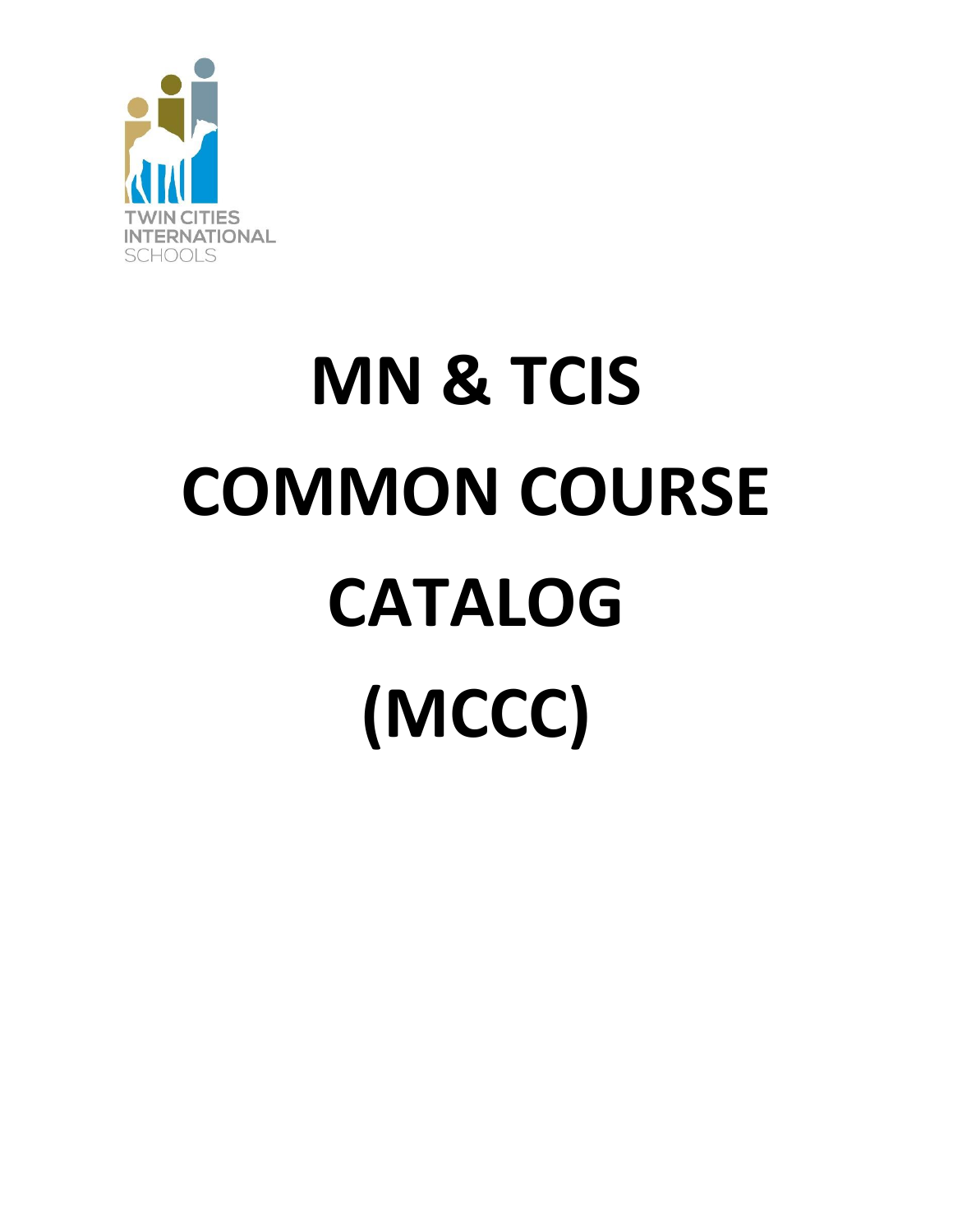MCCC classifications are broad umbrellas to group similar courses in school districts across the state. A single classification may be used to classify more than one local course in a school or school district. Classifications serve as a "universal language" to discuss and examine course offerings in Minnesota and compare them to courses offerings in other states.

## *Based on the National Center for Education Statistics (NCES) School Codes for Exchange of Data (SCED) Model*

In addition to this resource, please see Grade Level Brochures for specific year information also found on the Teaching and Learning Department webpage and on each Grade Level webpage. (In development during the 2021-22 school year)

# **Subject Area: English Language and Literature**

## **A. Comprehensive Language Arts (Full year Course in all grades listed below)**

01028 Language Arts–Kindergarten Courses in this classification engage students in activities to develop their language skills, including reading, writing, listening and speaking. Course content may emphasize storytelling or reading aloud and evoking a written, oral or pictorial response. Specific content depends on state standards for kindergarten.

01029 Language Arts–Grade 1 Courses in this classification include the four aspects of language–reading, writing, speaking and listening. They may emphasize recognition of and response to various types of text, extension of vocabulary and writing skills and the connection of language to the expression of ideas. Specific content depends on state standards for grade one.

01030 Language Arts–Grade 2 Courses in this classification include the four aspects of language–reading, writing, speaking and listening. They may build students' skills in independent reading and writing by increasing reading and writing fluency, vocabulary, and recognition of word and language patterns. They may also introduce or reinforce rules of grammar. Specific content depends on state standards for grade two.

01031 Language Arts–Grade 3 Courses in this classification include the four aspects of language–reading, writing, speaking and listening. They may emphasize independent reading and writing in a variety of learning activities. Some emphasis may also be placed on oral communication skills. Specific content depends on state standards for grade three.

01032 Language Arts–Grade 4 Courses in this classification include the four aspects of language–reading, writing, speaking and listening. They may emphasize independent reading and writing in a variety of learning activities that require students to respond to different material in different ways. Grammar and usage may also be emphasized. Specific content depends on state standards for grade four.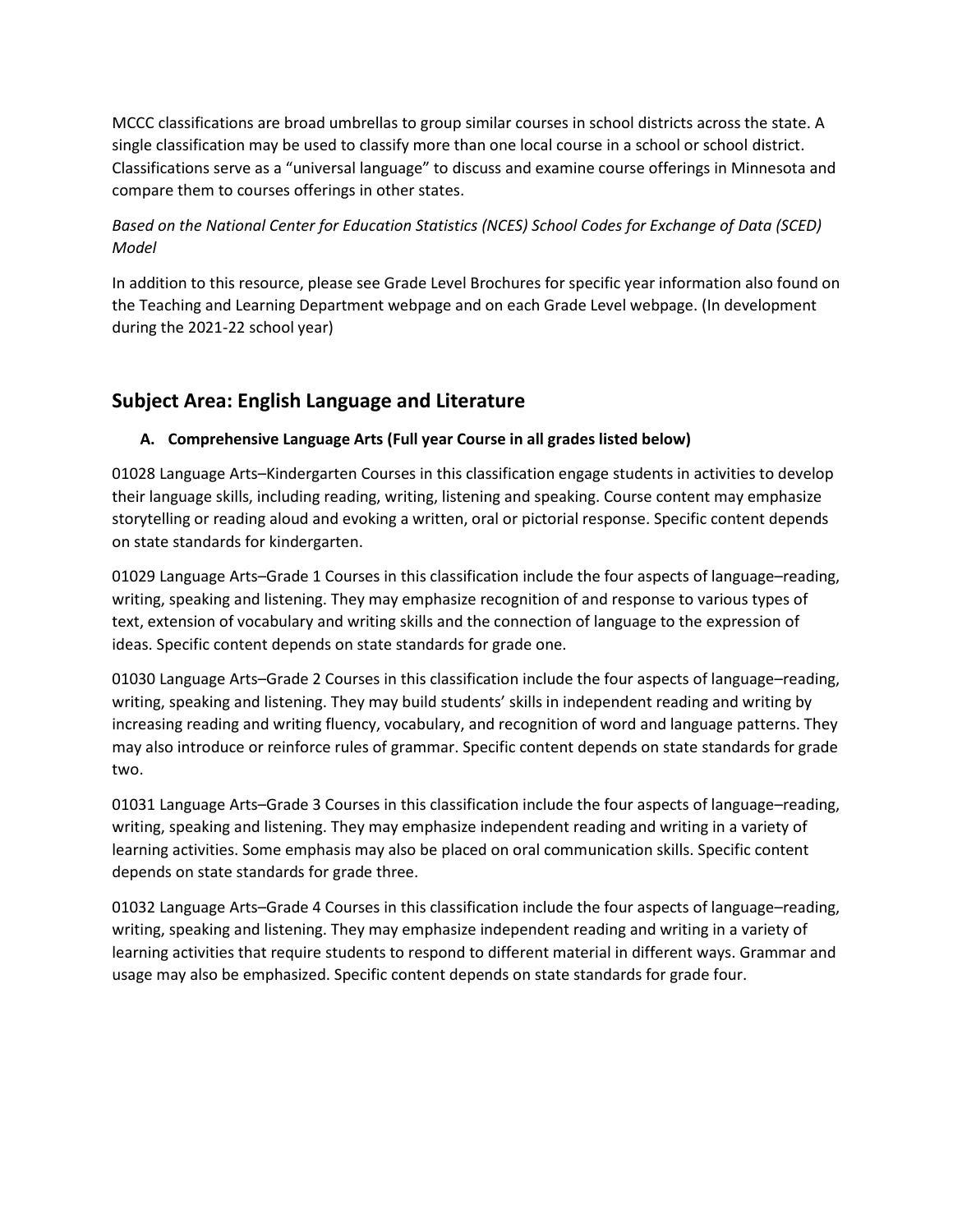#### **B. Literature/Reading (Full year Course in all grades listed below)**

01040 Reading–Kindergarten Courses in this classification engage students in activities to develop their reading skills. They may emphasize storytelling or reading aloud and evoking a written, oral or pictorial response. Specific content depends upon state standards for kindergarten.

01041 Reading–Grade 1 Courses in this classification focus on reading skills and may emphasize recognition of and response to various types of text, extension of vocabulary, and the connection of language to the expression of ideas. Specific content depends on state standards for grade one.

01042 Reading–Grade 2 Courses in this classification focus on reading skills and may build students' skills in independent reading by increasing reading fluency, vocabulary, and recognition of word and language patterns. Specific content depends on state standards for grade two.

01043 Reading–Grade 3 Courses in this classification focus on reading skills and may emphasize independent reading in a variety of assignments. Some emphasis may also be placed on presentation skills. Specific content depends on state standards for grade three.

01044 Reading–Grade 4 Courses in this classification focus on reading skills and may emphasize independent reading in a variety of assignments and require students to respond to different material in different ways. Specific content depends on state standards for grade four.

01045 Reading–Grade 5 Courses in this classification focus on reading skills and may extend students' skills in distinguishing meaning and literary functions in texts as well as fluency in reading. Specific content depends on state standards for grade five.

01046 Reading–Grade 6 Courses in this classification build upon students' prior knowledge and skill in reading and may emphasize the use of language for different effects, in different contexts and for different purposes. Specific content depends on state standards for grade six.

01047 Reading–Grade 7 Courses in this classification build upon students' prior knowledge and skill in reading and may emphasize the use of language for different effects, in different contexts and for different purposes. Specific content depends on state standards for grade seven.

01048 Reading–Grade 8 Courses in this classification build upon students' prior knowledge and skill in reading. Typically, these courses use various genres of literature to improve reading skills and link comprehension exercises for different purposes to those reading selections. Specific content depends on state standards for grade eight.

#### **C. Composition/Writing (Full year Course in all grades listed below)**

01130 Writing–Kindergarten Courses in this classification engage students in activities to develop their writing skills. Content may emphasize storytelling or personal expression. Specific content depends upon state standards for kindergarten.

01131 Writing–Grade 1 Courses in this classification focus on developing writing skills and may emphasize recognition and creation of various types of text, extension of vocabulary and the connection of language to the expression of ideas. Specific content depends upon state standards for grade one.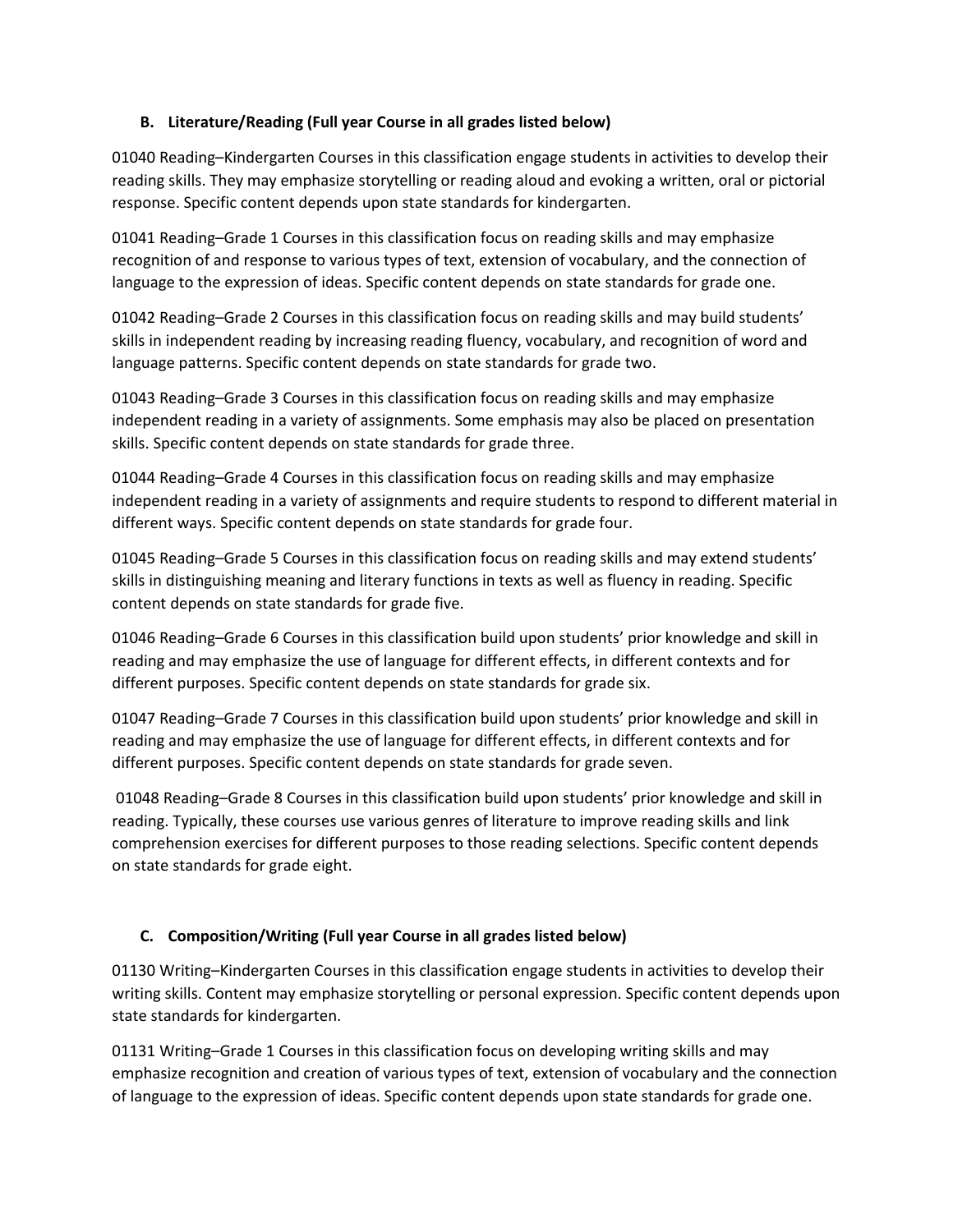01132 Writing–Grade 2 Courses in this classification focus on developing writing skills and may build students' skills in independent writing by increase writing fluency, vocabulary and recognition of word and language patterns. They may also introduce or reinforce grammar and spelling rules. Specific content depends upon state standards for grade two.

01133 Writing–Grade 3 Courses in this classification focus on developing writing skills and may emphasize independent writing in a variety of contexts. Some emphasis may also be placed on presentation skills. Specific content depends upon state standards for grade three.

01134 Writing–Grade 4 Courses in this classification focus on developing writing skills and may emphasize independent writing in a variety of contexts that require students to respond to different material in different ways. Grammar and usage may be included. Specific content depends upon state standards for grade four.

01135 Writing–Grade 5 Courses in this classification focus on developing writing skills and may extend students' skills in writing for particular purposes or audiences, distinguishing meaning and literary functions in texts and fluency in writing. Specific content depends upon state standards for grade five.

01136 Writing–Grade 6 Courses in this classification build upon students' prior knowledge and skill in writing and may emphasize the use of language for different effects, in different contexts and for different purposes. Specific content depends upon state standards for grade six.

01137 Writing–Grade 7 Courses in this classification build upon students' prior knowledge and skill in writing and may emphasize the use of language for different effects and for constructing meaning and making connections. Specific content depends upon state standards for grade seven.

01138 Writing–Grade 8 Courses in this classification build upon students' prior knowledge and skill in writing. Typically, they use writing activities to expand students' understanding of the different purposes of written communication. Specific content depends upon state standards for grade eight.

## **Subject Area: Mathematics**

**(Full year Course in all grades listed below)**

02030 Mathematics–Kindergarten Courses in this classification typically introduce and reinforce basic concepts of mathematics such as counting whole numbers and understanding patterns, time and money. Specific content depends upon state standards for kindergarten.

02031 Mathematics–Grade 1 Courses in this classification typically help build a conceptual foundation in number, operation, and quantitative reasoning; patterns, relationships and algebraic thinking; geometry and spatial reasoning; and measurement. These courses often require students to develop their numerical fluency and to make calculation predictions. Specific content depends upon state standards for grade one.

02032 Mathematics–Grade 2 Courses in this classification typically continue to build a conceptual foundation in number, operation and quantitative reasoning; patterns, relationships and algebraic thinking; geometry and spatial reasoning; and measurement. They often require students to develop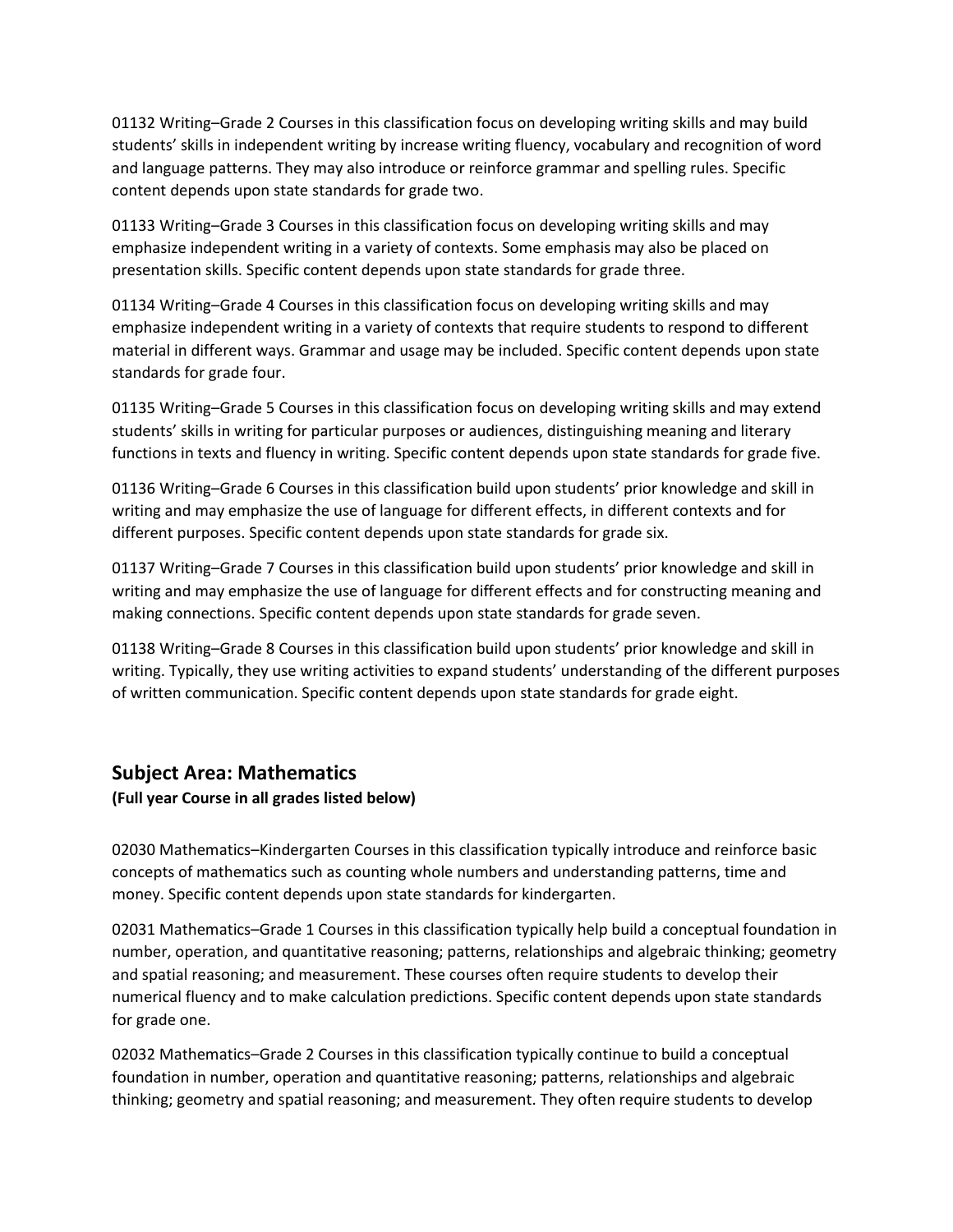their numerical fluency, particularly in addition and subtraction, and to solve problems using those operations as well as estimation. Specific content depends upon state standards for grade two.

02033 Mathematics–Grade 3 Courses in this classification typically emphasize number, operation and quantitative reasoning; patterns, relationships and algebraic thinking; geometry and spatial reasoning; and measurement. They often require students to improve their numerical fluency, adding multiplication and division to addition and subtraction operations, using whole numbers and parts (quarters, thirds, halves), and estimation. Specific content depends upon state standards for grade three.

02034 Mathematics–Grade 4 Courses in this classification typically emphasize number, operation and quantitative reasoning; patterns, relationships and algebraic thinking; geometry and spatial reasoning; and measurement. Course content may include activities that help students increase operational fluency, make connections between abstract symbols and concrete events or concepts, or present conclusions based on data. Specific content depends upon state standards for grade four.

02035 Mathematics–Grade 5 Courses in this classification typically emphasize number, operation and quantitative reasoning; patterns, relationships and algebraic thinking; geometry and spatial reasoning; and measurement. Course content may include activities that help students increase operational fluency, make connections between abstract symbols and concrete events or concepts, or present their mathematical reasoning. Specific content depends upon state standards for grade five.

02036 Mathematics–Grade 6 Courses in this classification typically emphasize skills in numerical operations (including basic operations and their proper order), measurement, patterns, simple functions, geometry and concepts of data analysis, including statistics and probability. Specific content depends upon state standards for grade six.

02037 Mathematics–Grade 7 Courses in this classification typically emphasize proficiency in skills involving numbers and operations, measurement, patterns, functions, algebraic formulas, geometry and concepts of data analysis, including statistics and probability. Specific content depends upon state standards for grade seven.

02006 Grade 8 Algebra I Courses in this classification seek to improve students' algebra understanding. Topics include using linear functions to represent real world and mathematical situations; graphical, tabular, verbal and symbolic representations of linear functions; arithmetic and geometric sequences; generating and evaluating algebraic expressions; solving equations and inequalities; linear systems; Pythagorean Theorem; parallel and perpendicular line relationships; and lines of best fit. Courses reported in this classification must be documented as "B" for basic/remedial for students in grades 9-12 and do not meet Algebra II requirements for high school graduation.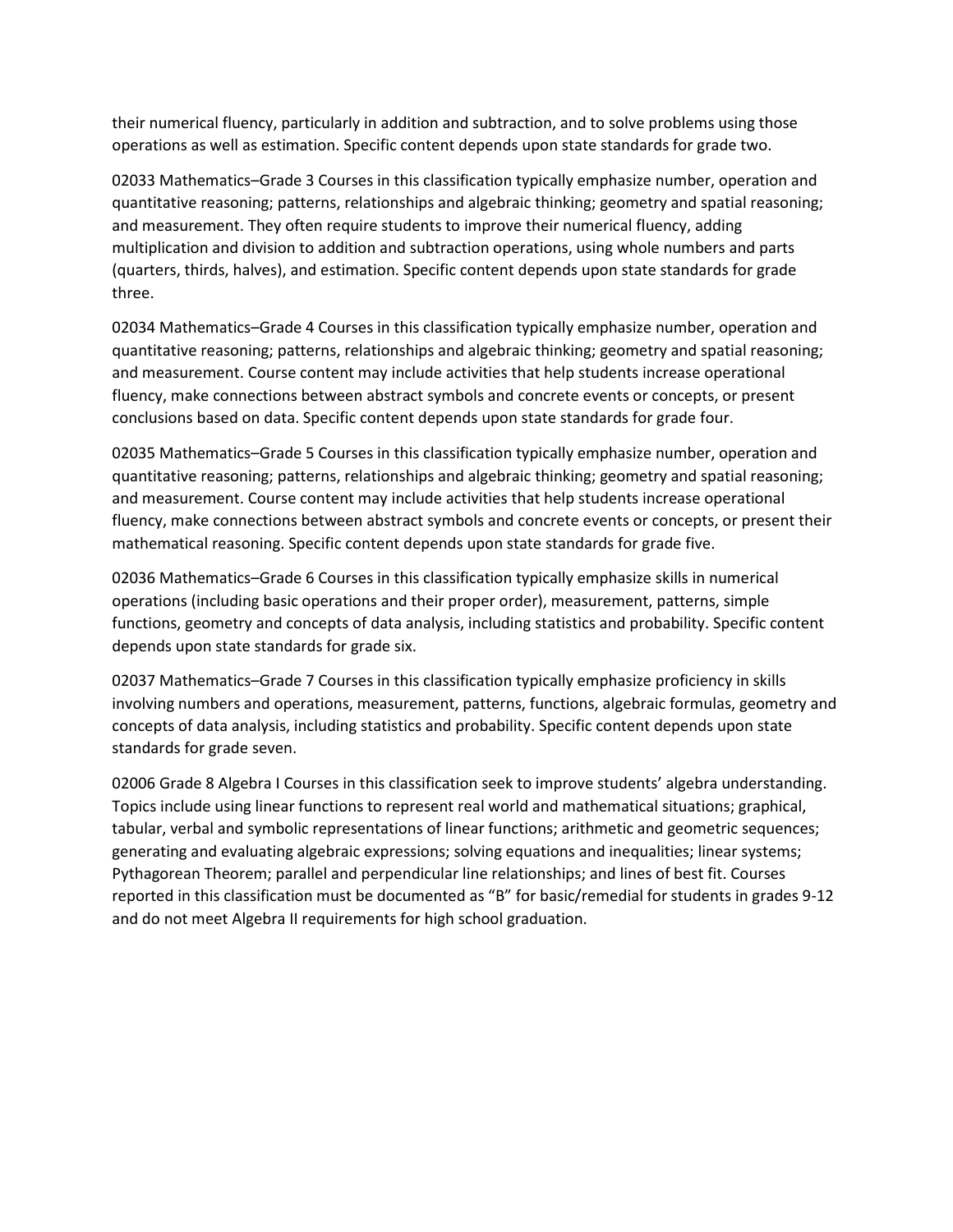# **Subject Area: Life and Physical Sciences**

**(Full year Course in all grades listed below)**

### A. Earth Science

03001 Earth Science Grade 6 Courses in this classification offer insight into the environment on earth and the earth's environment in space. They present the concepts and principles essential to understanding of the dynamics and history of the earth and typically explore oceanography, geology, astronomy, meteorology and geography.

#### B. Biology

03065 Life Science Grade 7 (prior-to-secondary) Courses in the classification cover basic principles of life science, such as levels of organisms, ecosystems, reproduction, variation, health, and disease. The course should help students meet all life science standards up to the grade level the course is offered.

03067 Physical Science Grade 8 (prior-to-secondary) Courses in the classification cover basic principles of physical science, such as matter, energy, force, and motion. Topics may include conservation of energy and matter, heat, sound, light, electricity. The course should help students meet all physical science standards up to the grade level the course is offered.

## D. Integrated/Other Science

03230 Science (Kindergarten) Courses in this classification encourage students to observe and describe properties of plants and animals, natural systems, and the environment. Students may raise questions, identify patterns and record observations. Specific content depends upon state standards for kindergarten.

03231 Science (Grade 1) Courses in this classification allow students to make and describe observations and use them as evidence. This includes measuring weather and studying animals. Specific content depends upon state standards for grade one.

03232 Science (Grade 2) Courses in this classification continue to introduce students to basic scientific and engineering processes and principles. Course content may include identification of patterns, classification and sequencing, or manipulation of systems to observe interactions between parts and record the effects of change. Specific content depends upon state standards for grade two.

03233 Science (Grade 3) Courses in this classification involve observations and investigations of simple systems. Course content may include scientific processes; energy of sound and light; the solar system; life and environmental science; and structures and variation of plants and animals. Specific content depends upon state standards for grade three.

03234 Science (Grade 4) Courses in this classification typically utilize science processes and engineering design to investigate properties of solids liquids and gasses; characteristics of rocks, minerals and the water cycle; and activities to prevent diseases. Specific content depends upon state standards for grade four.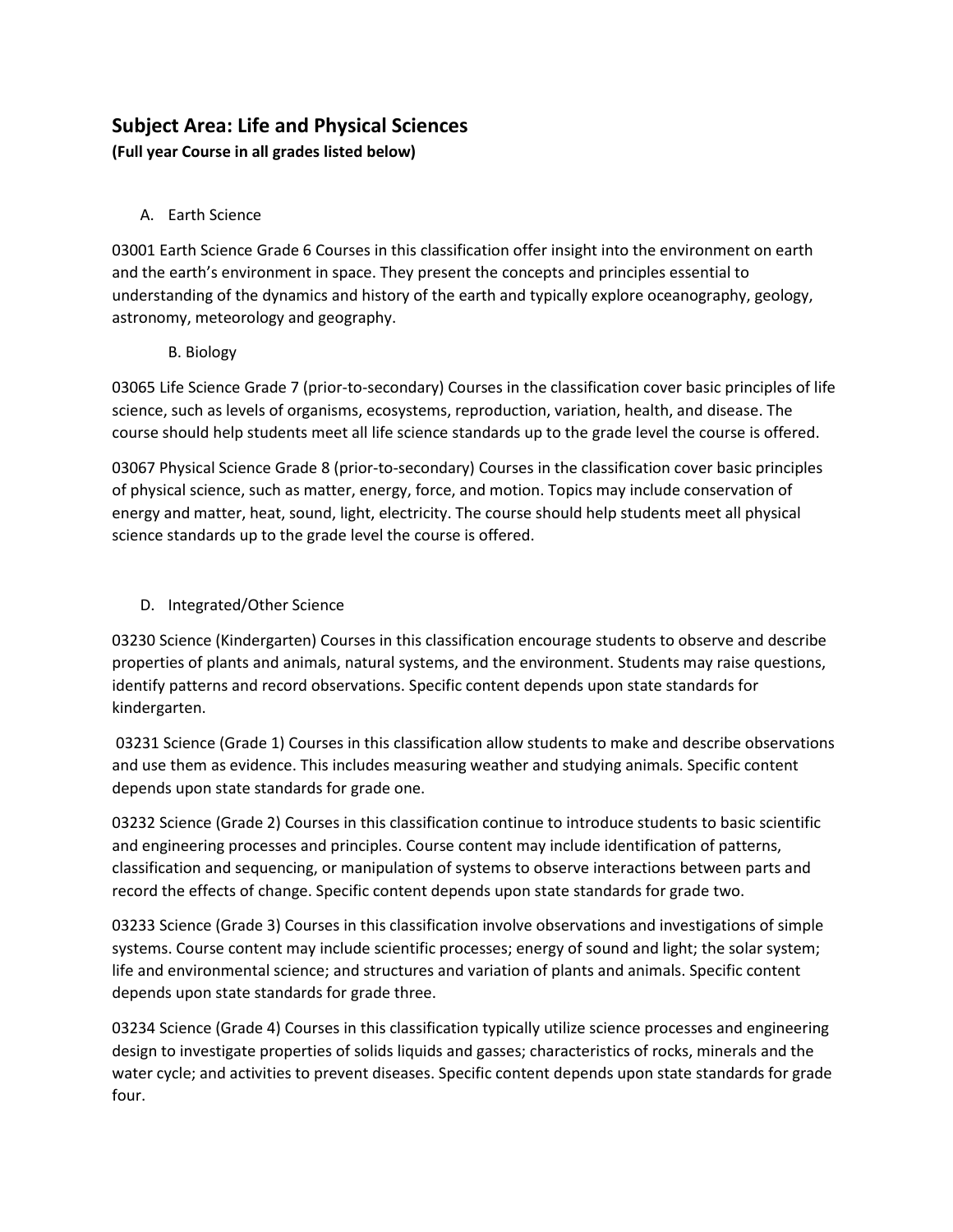03235 Science (Grade 5) Courses in this classification build student skills and conducting scientific investigations and controlled experiments. Topics will include motion, forces in motion and simple machines; surfaces process on the earth, including weathering; and interactions within ecosystem and with humans. Specific content depends upon state standards for grade five.

## **Subject Area: Social Sciences and History**

**(Full year Course in all grades listed below)**

04430 Social Studies (Kindergarten) Courses in this classification generally provide initial foundations in the social studies disciplines: history, geography, civics and government, and economics. Specific content depends upon state standards for kindergarten.

04431 Social Studies (Grade 1) Courses in this classification develop foundational skills in the social studies disciplines: history, geography, civics and government, and economics. These disciplines are often taught together and organized around a theme. Specific content depends upon state standards for grade one.

04432 Social Studies (Grade 2) Courses in this classification help students reach greater understanding of the social studies disciplines: history, geography, civics and government, and economics. Courses often offer study of these disciplines in an integrated fashion, through the context of a specific theme or discipline, such as state-based social studies or the history of a people. Specific content depends upon state standards for grade two.

04433 Social Studies (Grade 3) Courses in this classification build on previous knowledge and introduce concepts in the social studies disciplines: history, geography, civics and government, and economics. Instruction of the disciplines is often integrated for instructional purposes. Students may study these disciplines through the context of a specific theme or discipline, such as state-based social studies or U.S. history. Specific content depends upon state standards for grade three.

04434 Social Studies (Grade 4) Courses in this classification continue to develop skills in history, geography, civics and government, and economics. Although the four disciplines are typically integrated, these courses may take a more discipline specific approach, such as concentrating on U.S. history, statespecific history, or civic engagement for periods of time. Specific content depends upon state standards for grade four.

04435 Social Studies (Grade 5) Courses in this classification continue to develop skills in history, geography, civics and government, and economics. These courses may be more discipline-specific (dividing up state history, U.S. history, geography, government, and so on). Specific content depends upon state standards for grade five.

04436 Social Studies (Grade 6) Courses in this classification provide a greater understanding of social studies disciplines, including history, geography, civics and government, and economics. These courses often focus on the history, culture, and government of various specific world societies. Typically, students develop skills used in the social studies disciplines. Specific content depends upon state standards for grade six.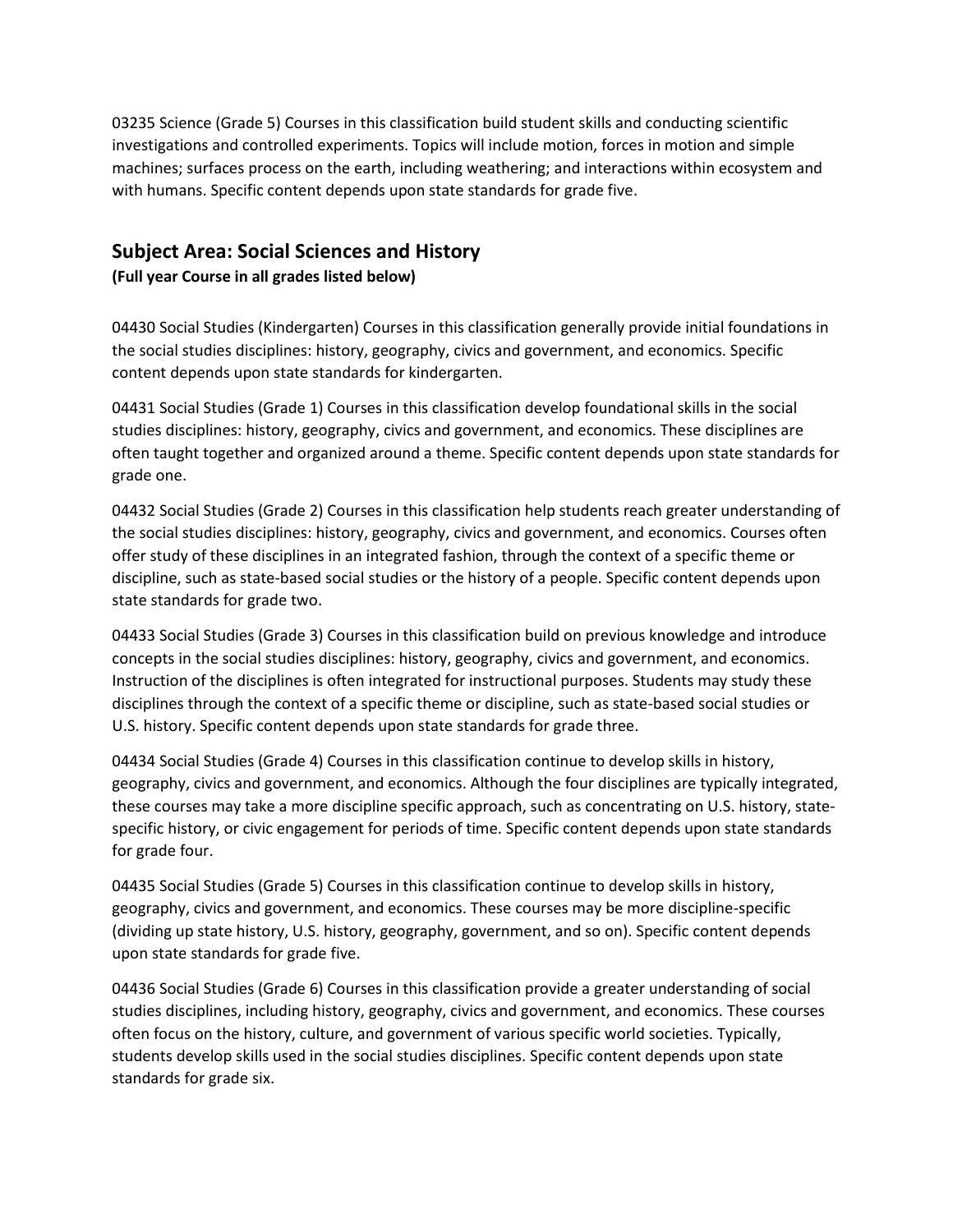04437 Social Studies (Grade 7) Courses in this classification provide continued development of understanding and skills in the social studies disciplines: history, geography, civics and government, and economics. Specific content depends upon state standards for grade seven.

04438 Social Studies (Grade 8) Courses in this classification provide continued development of understanding and skills in the social studies disciplines: history, geography, civics and government, and economics. Typically, these courses focus on single disciplines at a time (e.g., state-specific history and government, U.S. history, world history, or civics) to develop discipline-related skills. Specific content depends upon state standards for grade eight.

## **Subject Area: Visual Arts**

### **(Students in Gr. K-4 receive Arts instruction 1x per week for the duration of the school year, Students in Gr. 5-8 receive Arts instruction 1 quarter per year)**

05180 Art (Kindergarten) Courses in this classification provide activities to enable students to create, refine, and share original art, as well as analyze, respond to, and evaluate a variety of artworks. Specific course content conforms to existing state standards in visual arts for kindergarten.

05181 Art (Grade 1) Courses in this classification provide activities to enable students to create, refine, and share original art, as well as analyze, respond to, and evaluate a variety of artworks. Activities may include those that enable students to refine their technique, increase their artistic vocabulary, understand personal, societal, cultural, and historical influences on artworks, and strengthen their critical abilities. Specific course content conforms to existing state standards in visual arts for grade one.

05182 Art (Grade 2) Courses in this classification provide activities to enable students to create, refine, and share original art, as well as analyze, respond to, and evaluate a variety of artworks. Activities may include those that enable students to refine their technique, increase their artistic vocabulary, understand personal, societal, cultural, and historical influences on artworks, and strengthen their critical abilities. Specific course content conforms to existing state standards in visual arts for grade two.

05183 Art (Grade 3) Courses in this classification provide activities to enable students to create, refine, and share original art, as well as analyze, respond to, and evaluate a variety of artworks. Activities may include those that enable students to refine their technique, increase their artistic vocabulary, understand personal, societal, cultural, and historical influences on artworks, and strengthen their critical abilities. Specific course content conforms to existing state standards in visual arts for grade three.

05184 Art (Grade 4) Courses in this classification provide activities to enable students to create, refine, and share original art, as well as analyze, respond to, and evaluate a variety of artworks. Activities may include those that enable students to refine their technique, increase their artistic vocabulary, express themselves and their world view, understand personal, societal, cultural, and historical influences on artworks, develop their own aesthetic, and strengthen their critical abilities. Specific course content conforms to existing state standards in visual arts for grade four.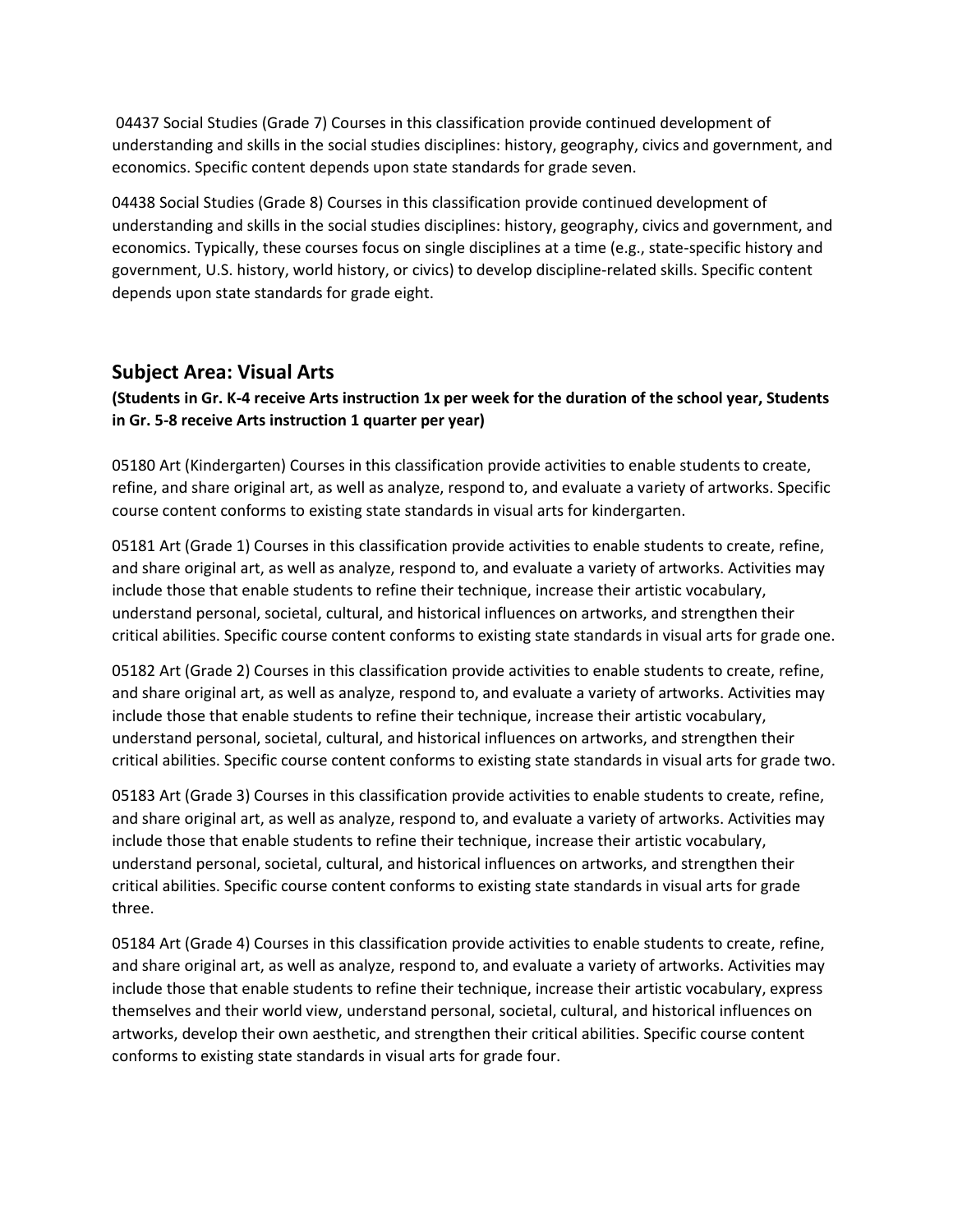05185 Art (Grade 5) Courses in this classification provide activities to enable students to create, refine, and share original art, as well as analyze, respond to, and evaluate a variety of artworks. Activities may include those that enable students to refine their technique, increase their artistic vocabulary, express themselves and their world view, understand personal, societal, cultural, and historical influences on artworks,, develop their own aesthetic, and strengthen their critical abilities. Specific course content conforms to existing state standards in visual arts for grade five.

05186 Art (Grade 6) Courses in this classification provide activities to enable students to create, refine, and share original art, as well as analyze, respond to, and evaluate a variety of artworks.. Activities may include those that enable students to refine their technique, increase their artistic vocabulary, express themselves and their world view, understand personal, societal, cultural, and historical influences on artworks, develop their own aesthetic, and strengthen their critical abilities. Specific course content conforms to existing state standards in visual arts for grade six.

05187 Art (Grade 7) Courses in this classification provide activities to enable students to create, refine, and share original art, as well as analyze, respond to, and evaluate a variety of artworks. Activities may include those that enable students to refine their technique, increase their artistic vocabulary, express themselves and their world view, understand personal, societal, cultural, and historical influences on artworks, develop their own aesthetic, and strengthen their critical abilities. Specific course content conforms to existing state standards in visual arts for grade seven.

05188 Art (Grade 8) Courses in this classification provide activities to enable students to create, refine, and share original art, as well as analyze, respond to, and evaluate a variety of artworks. Activities may include those that enable students to refine their technique, increase their artistic vocabulary, express themselves and their world view, understand personal, societal, cultural, and historical influences on artworks, develop their own aesthetic, and strengthen their critical abilities. Specific course content conforms to existing state standards in visual arts for grade eight.

# **Subject Area: Physical, Health and Safety Education**

**(Students in Gr. K-4 receive Physical Education instruction 1x per week for the duration of the school year, Students in Gr. 5-8 receive Physical Education and Health instruction 1 quarter per year)**

#### A. Physical Education

08030 Physical Education (Kindergarten) Courses in this classification emphasize fundamental movement skills, body awareness and control, safety, and the enjoyment of physical activity. Specific content depends upon state standards for kindergarten.

08031 Physical Education (Grade 1) Courses in this classification typically emphasize knowledge and skills that lead to health, enjoyment, and social development through physical activity. Course content may include activities that strengthen gross and fine motor skills, body awareness, safety, and the relationship between physical activity and health. Specific content depends upon state standards for grade one.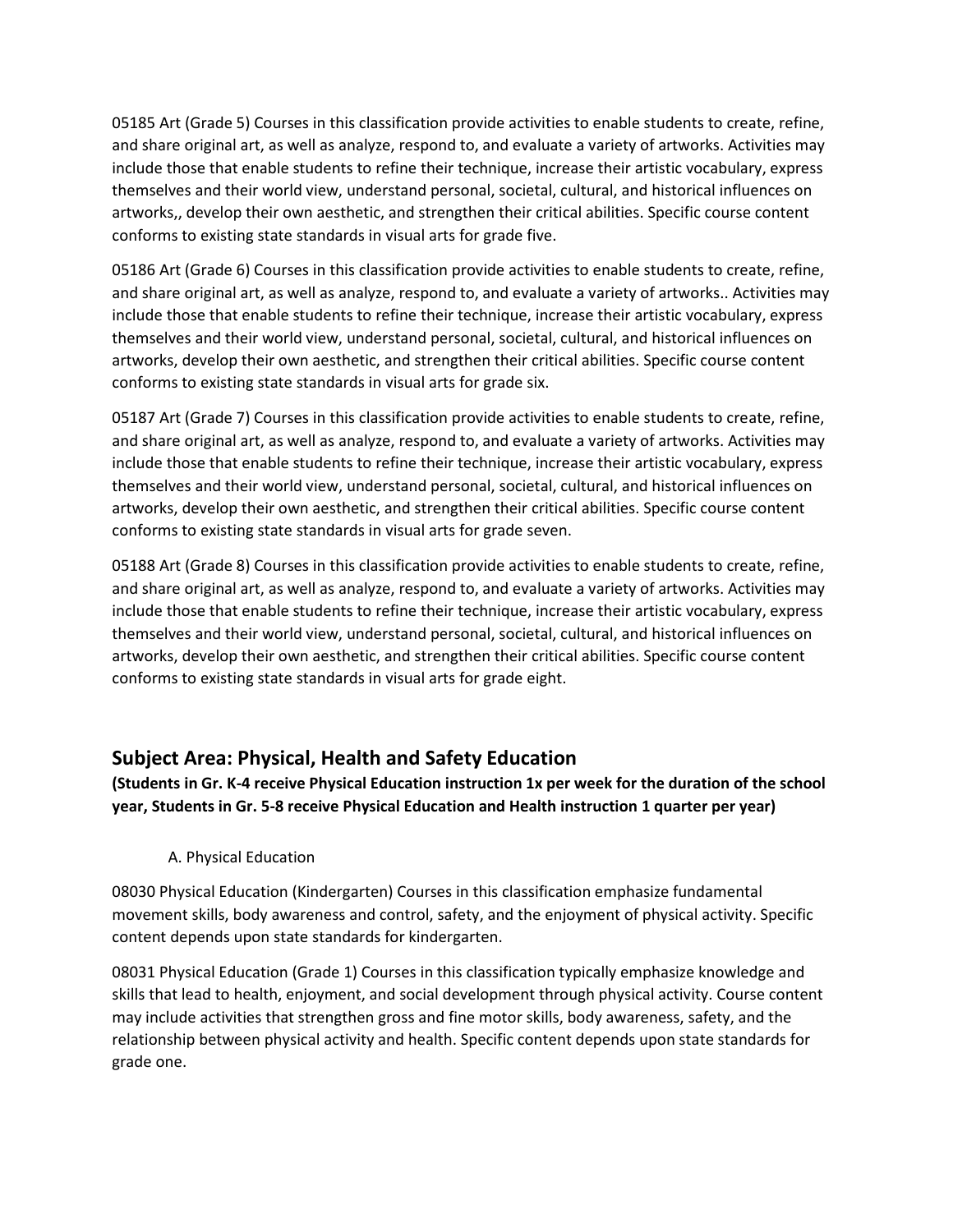08032 Physical Education (Grade 2) Courses in this classification typically emphasize knowledge and skills that lead to health, enjoyment, and social development through physical activity. Course content may include activities that strengthen gross and fine motor skills, body awareness, safety, and the relationship between physical activity and health. Specific content depends upon state standards for grade two.

08033 Physical Education (Grade 3) Courses in this classification typically involve the acquisition of knowledge and skills that provide the foundation for sport, a physically active lifestyle, and social development through physical activity. Locomotor skills, strength, endurance, flexibility, safety, and rules and conventions of games and sports are often the focus; health education topics may also be included. Specific content depends upon state standards for grade three.

08034 Physical Education (Grade 4) Courses in this classification courses typically involve the acquisition of knowledge and skills that provide the foundation for sport, a physically active lifestyle, and social development through physical activity. Locomotor skills, strength, endurance, flexibility, safety, and rules and conventions of games and sports are often the focus; health education topics may also be included. Specific content depends upon state standards for grade four.

08035 Physical Education (Grade 5) Courses in this classification courses typically involve the acquisition of knowledge and skills that provide the foundation for sport, a physically active lifestyle, and social development through physical activity. Locomotor skills, strength, endurance, flexibility, safety, and rules and conventions of games and sports are often the focus; health education topics may also be included. Specific content depends upon state standards for grade five.

08036 Physical Education (Grade 6) Courses in this classification courses typically involve the acquisition of knowledge and skills that provide the foundation for sport, a physically active lifestyle, and social development through physical activity. Activities typically include those that increase strength, endurance, and flexibility; reinforce safe technique; teach the rules and conventions of games and sports; and explore the relationship between physical activity and health. Health topics (such as the effects of drugs and alcohol, sexual education, and healthy lifestyles) may also be included. Specific content depends upon state standards for grade six.

08037 Physical Education (Grade 7) Courses in this classification typically involve the acquisition of knowledge and skills that provide the foundation for sport, a physically active lifestyle, and social development through physical activity. Activities typically include those that increase strength, endurance, and flexibility; reinforce safe technique; teach the rules and conventions of games and sports; and explore the relationship between physical activity and health. Health topics (such as the effects of drugs and alcohol, sexual education, and healthy lifestyles) may also be included. Specific content depends upon state standards for grade seven.

08038 Physical Education (Grade 8) Courses in this classification typically involve the acquisition of knowledge and skills that provide the foundation for sport, a physically active lifestyle, and social development through physical activity. Activities typically include those that increase strength, endurance, and flexibility; reinforce safe technique; teach the rules and conventions of games and sports; and explore the relationship between physical activity and health. Health topics (such as the effects of drugs and alcohol, sexual education, and healthy lifestyles) may also be included. Specific content depends upon state standards for grade eight.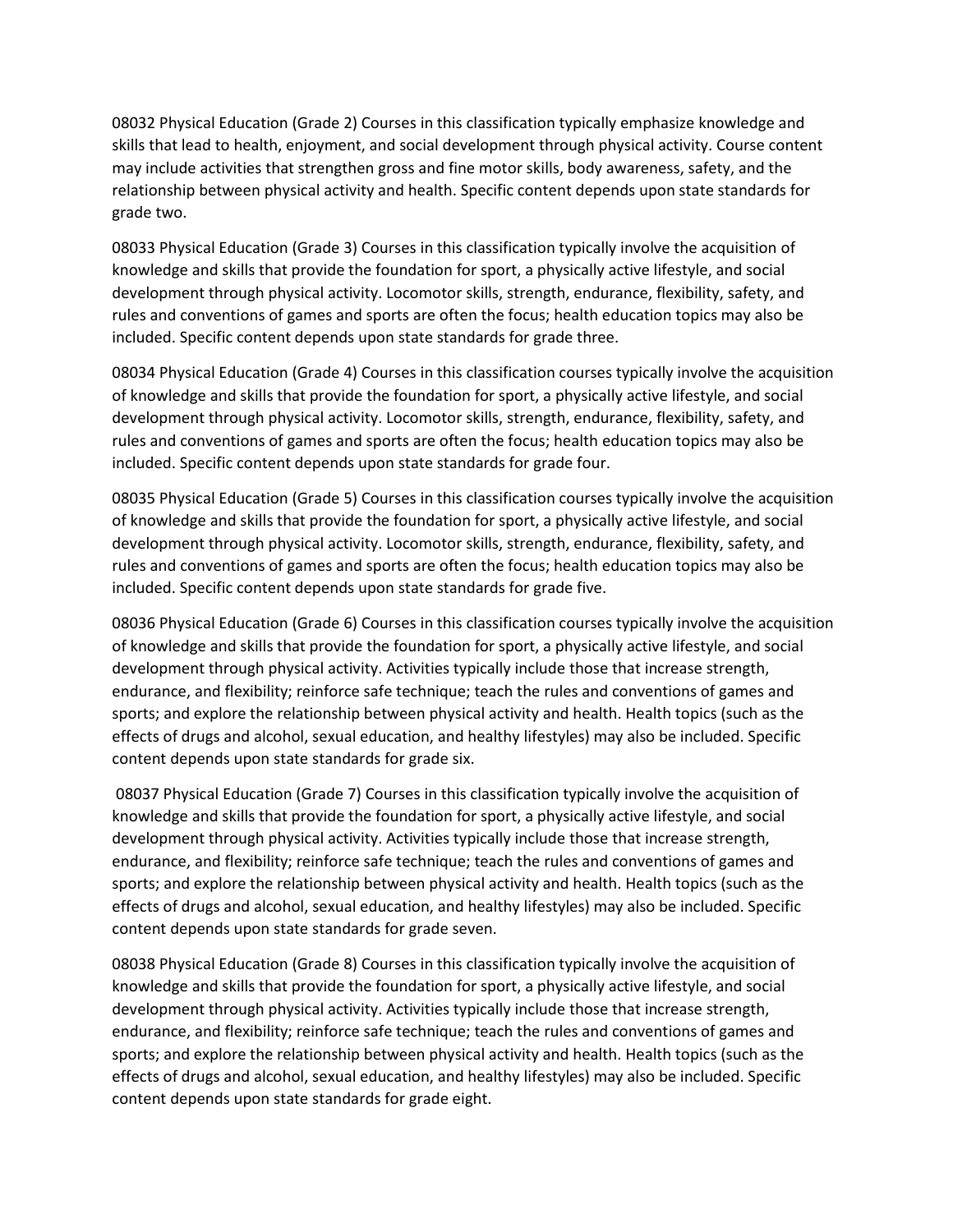#### B. Health Education

08075 Health Education (Grade 5) Courses in this classification emphasize the knowledge and skills that promote sound bodies and minds, prevent disease and dysfunction, and reduce risk. Topics typically involve nutrition and healthy eating habits; growth and development; injury prevention and safety; mental, emotional, and social health; alcohol, tobacco, and other drugs; physical activity; community health; and factors that influence health. Specific content depends upon state standards for grade five.

08076 Health Education (Grade 6) Courses in this classification emphasize the knowledge and skills that promote sound bodies and minds, prevent disease and dysfunction, and reduce risk. Topics typically involve nutrition and healthy eating habits; growth and development; injury prevention and safety; mental, emotional, and social health; alcohol, tobacco, and other drugs; physical activity; community health; and factors that influence health. Specific content depends upon state standards for grade six.

08077 Health Education (Grade 7) Courses in this classification emphasize the knowledge and skills that promote sound bodies and minds, prevent disease and dysfunction, and reduce risk. Topics typically involve nutrition and healthy eating habits; growth and development; injury prevention and safety; mental, emotional, and social health; alcohol, tobacco, and other drugs; physical activity; community health; and factors that influence health. Specific content depends upon state standards for grade seven.

08078 Health Education (Grade 8) Courses in this classification emphasize the knowledge and skills that promote sound bodies and minds, prevent disease and dysfunction, and reduce risk. Topics typically involve nutrition and healthy eating habits; growth and development; injury prevention and safety; mental, emotional, and social health; alcohol, tobacco, and other drugs; physical activity; community health; and factors that influence health. Specific content depends upon state standards for grade eight.

# **Subject Area: Academic and Career Development (Grades 5-8 – Full year course)**

23007 Homeroom/Advisory Courses in this classification vary widely depending on the philosophy, aims and methods of the school. They may provide opportunities, for example, to build small peer communities, focus on particular topics such as a common reading text, plan and execute enriched learning experiences or engage in community service projects. Courses also may enable students to accomplish school-related tasks such as planning schedules and registering for courses.

## **Subject Area: World Languages and Literature**

**(Students in Gr. K-4 receive Arabic instruction 1x per week for the duration of the school year, Students in Gr. 5-8 receive Arabic instruction 1 quarter per year)**

24750 Arabic for Young Learners (prior to secondary) Courses in this classification provide instruction at multiple grade levels in Arabic and may apply to a range of consecutive grades. These courses prepare students to communicate authentically in Arabic by interpreting (reading, listening, viewing), exchanging